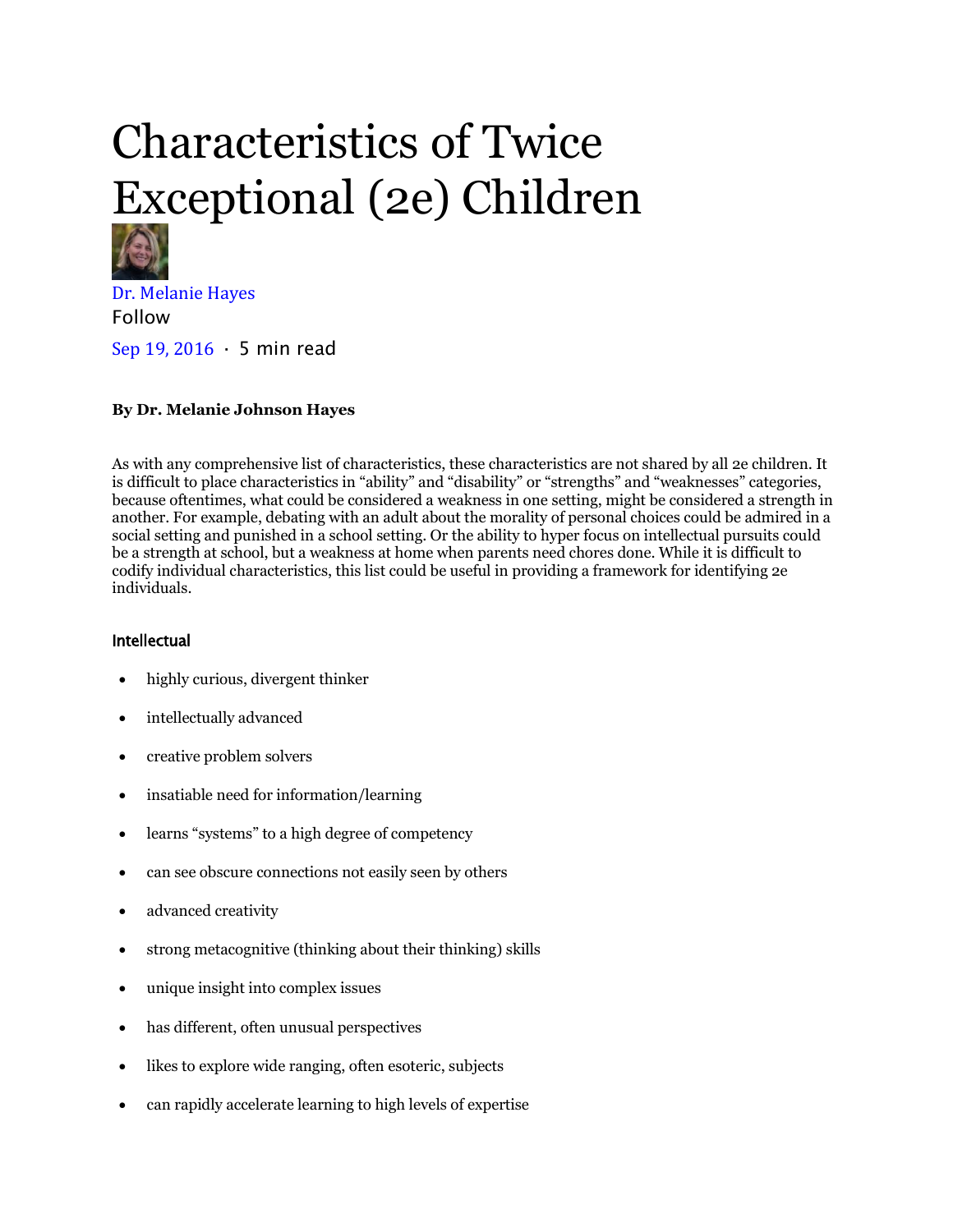- advanced, wicked, often bizarre sense of humor
- extraordinary perceptions and/or abilities in one or more areas
- autodidactic (ability to successfully teach one's self)
- responds well to academic flexibility and self-directed learning
- may seem introverted, spends a lot of time daydreaming/thinking
- long attention span when working in areas of high interest
- passionate about areas of interest, fully focused and invested
- persistent
- demonstrated superior spatial skills
- enjoys codes, puzzles, games of strategy
- good at developing compensatory strategies
- may have difficulty with auditory instructions/learning
- advanced reader, can read and understand highly complex material
- superior vocabulary
- unusual imagination
- very motivated to achieve mastery, may abandon subject due to perfectionism/unrealistic expectations
- hyper-focus, often to the exclusion of all else
- likes to see big picture first and then fill in details, dismissive of details in quest for big picture
- asynchronous intellectual development
- often have learning dis/abilities
- dislikes linear learning or rote practice
- overreaction to timed tests
- slower processing speed than displayed by typical children
- tendency to over think questions; may take a long time to answer a question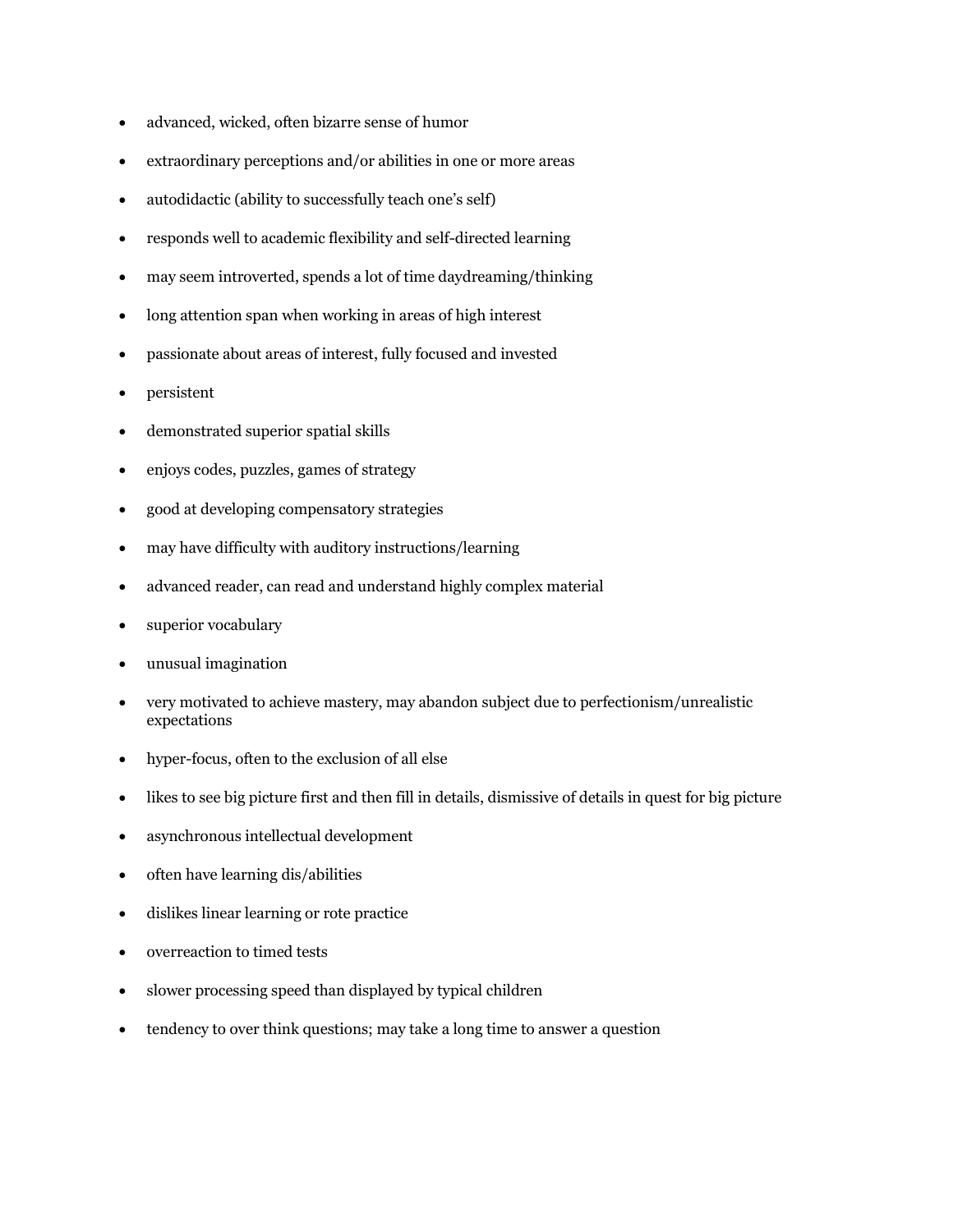### Physical

- issues with food, multiple food aversions, need for eating rituals
- problems with digestion, gut health, food allergies
- sensory processing issues
- likes to handle items, may have oral fixation
- can be hypersensitive to touch, often do not like to be touched; conversely, they may be hyposensitive to touch, and seek rough physical interaction
- extremely sensitive to stimuli
- unusual sleep cycles, difficulty sleeping, less need for sleep
- trouble controlling body movements, awkward, clumsy
- poor fine motor skills
- trouble with modulating voice levels
- difficulty sitting still, standing in line, walking with group
- difficulty with personal hygiene and managing personal care
- may not be aware of physical sensations or needs (forget to eat, drink, sleep, go to bathroom)
- even if appearing chaotic or messy, needs underlying system of order and routine
- may have weak muscle tone, poor gross motor skills, or asynchronous physical development

#### Emotional

- empathetic
- deeply connect to those they love
- often mature beyond their years
- intense feelings, may be confused by their emotions
- asynchronous emotional development
- overwhelmed by other's emotions and emotional intensity
- very sensitive, easily wounded emotionally
- may have existential sorrow/depression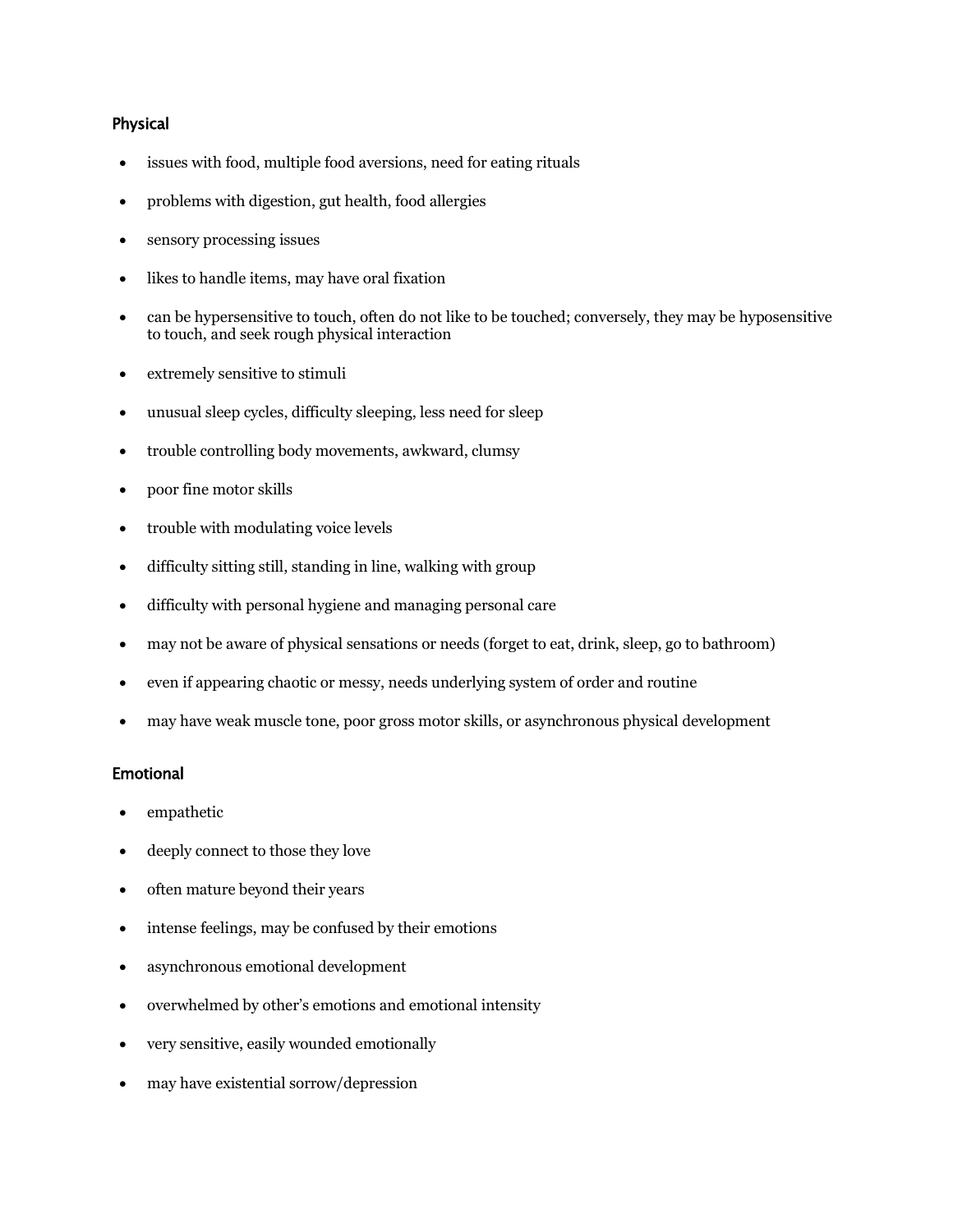- perfectionist
- compulsive, obsessive
- impulsive
- have issues with anxiety, phobias
- unrealistic expectations of themselves
- low self-esteem, feel like an imposter
- emotional response out of sync with what is typical
- rigid about rules and fairness, struggle with gray areas, inflexibility
- may need time to prepare for changes to routine, surprises may be difficult for them to manage
- arrogant, or may appear arrogant
- bored, frustrated, feel held back by traditional pacing and learning practices
- less interested in typical external motivators and reward systems
- falls apart under pressure
- has trouble understanding facial expressions and body language

#### Social

- often feel lonely, out of sync with others
- asynchronous social development
- concern for social justice
- has a mature understanding of world problems and social injustice
- cares deeply about the future of the world
- questions status quo, comes up with creative alternatives
- often outwits adults
- sensitive to patronizing or hypocritical behavior, may confront adults in authority on their own behavior
- may not follow rules for rules sake; may challenge underlying logic/illogic of rules, even if punished for doing so
- may have trouble with authority; can be oppositional and argumentative